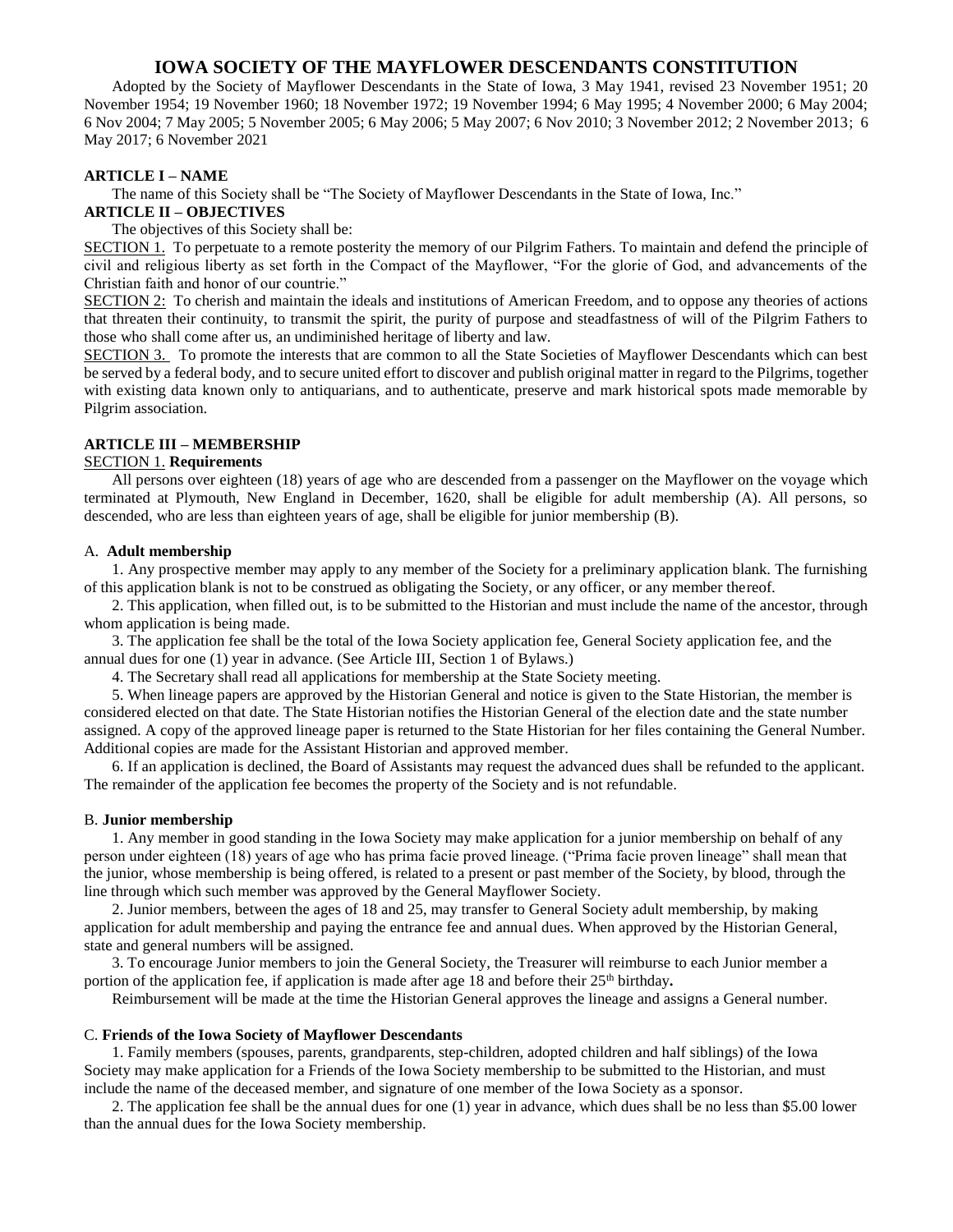3. Friends of the Iowa Society in good standing who have paid their annual dues shall be entitled to attend all meetings of the Society and receive the newsletter, but may not vote, may not hold elective office, and may not be official members of the Society.

# SECTION 2. **Supplemental Lines**

Any member who can trace descent from more than one Mayflower ancestor, may file supplemental lines of descent and pay an application fee to the Iowa Society for each line, plus the fee as required by the General Society for each supplemental line. Procedure for supplemental lines is the same as preliminary applications.

### SECTION 3. **Copies of Lineage Papers**

Any member of the Iowa Society or any applicant for membership may request from the Historian of the Iowa Society a copy of any lineage paper. The Historian shall furnish such paper. If not in the files of the Iowa Historian, lineage papers may be requested from the Historian General for a fee.

### SECTION 4. **Expulsion**

Any member, for cause of misconduct prejudicial to the interest of the Society, may be suspended or expelled by twothirds vote of the Board of Assistants, after being given an opportunity to explain why said member should not be expelled.

# **Article IV – Transfer, Resignation, and Reinstatement**

# SECTION 1. **Transfers out**

Any members of the Iowa Society, desiring to be transferred to the Society of another State, may apply to the Treasurer of the Iowa Society for a certificate of good standing, a copy of lineage papers and notice of transfer.

#### SECTION 2. **Transfers in**

1. If a member of the Mayflower Society of another state wishes to join the Iowa Society, such member may present to the Historian of the Iowa Society, a letter requesting transfer and a certificate of good standing in the previous state. The Society shall require a copy of approved lineage papers and payment of such fees as may be currently in effect. Upon receipt and examination of credentials by the Iowa Historian, they shall be elected to the Iowa Society, given an Iowa Number, and a notice will be sent to the National office.

2. The Iowa Historian shall assign an Iowa Society membership number. (The General Society number remains unchanged.)

3. The Iowa Historian shall furnish the Historian General a notice of the date of transfer and the Iowa Society number that has been assigned.

### SECTION 3. **Resignations**

Any member in good standing may resign from the Iowa Mayflower Society and the General Society of Mayflower Descendants by notifying the Iowa Treasurer in writing. The resignation dates from the date the Treasurer receives the notification.

### SECTION 4. **Dropped for non-payment of dues/Reinstatement**

A member dropped from the Iowa Society for the non-payment of dues will be reinstated upon payment of all dues and fees.

A. Such application for reinstatement must be accompanied with payment of dues for the year dropped and dues for the current year of the reinstatement application. However, reinstatement is not allowed on a rejected line at any time for reinstatement.

B. Any dropped member, wishing to join another State Society, must be reinstated in Iowa before transfer can be made.

### **ARTICLE V – OFFICERS**

SECTION 1. The Executive Officers of the Iowa Society are:

| Deputy Governor General | <b>Assistant Governor General</b> |
|-------------------------|-----------------------------------|
| Governor                | Deputy Governor                   |
| Secretary               | Historian                         |
| Treasurer               | Counselor                         |

A quorum shall consist of five members.

SECTION 2. The Board of Assistants shall consist of the above named officers and include the following:

| Captain                 | Surgeon                    | Elder             |
|-------------------------|----------------------------|-------------------|
| Assistant Historian     | Junior Membership Chairman | Newsletter Editor |
| Immediate Past Governor | Governor Emeritus          |                   |

SECTION 3. The term of office shall be for a three (3) year period.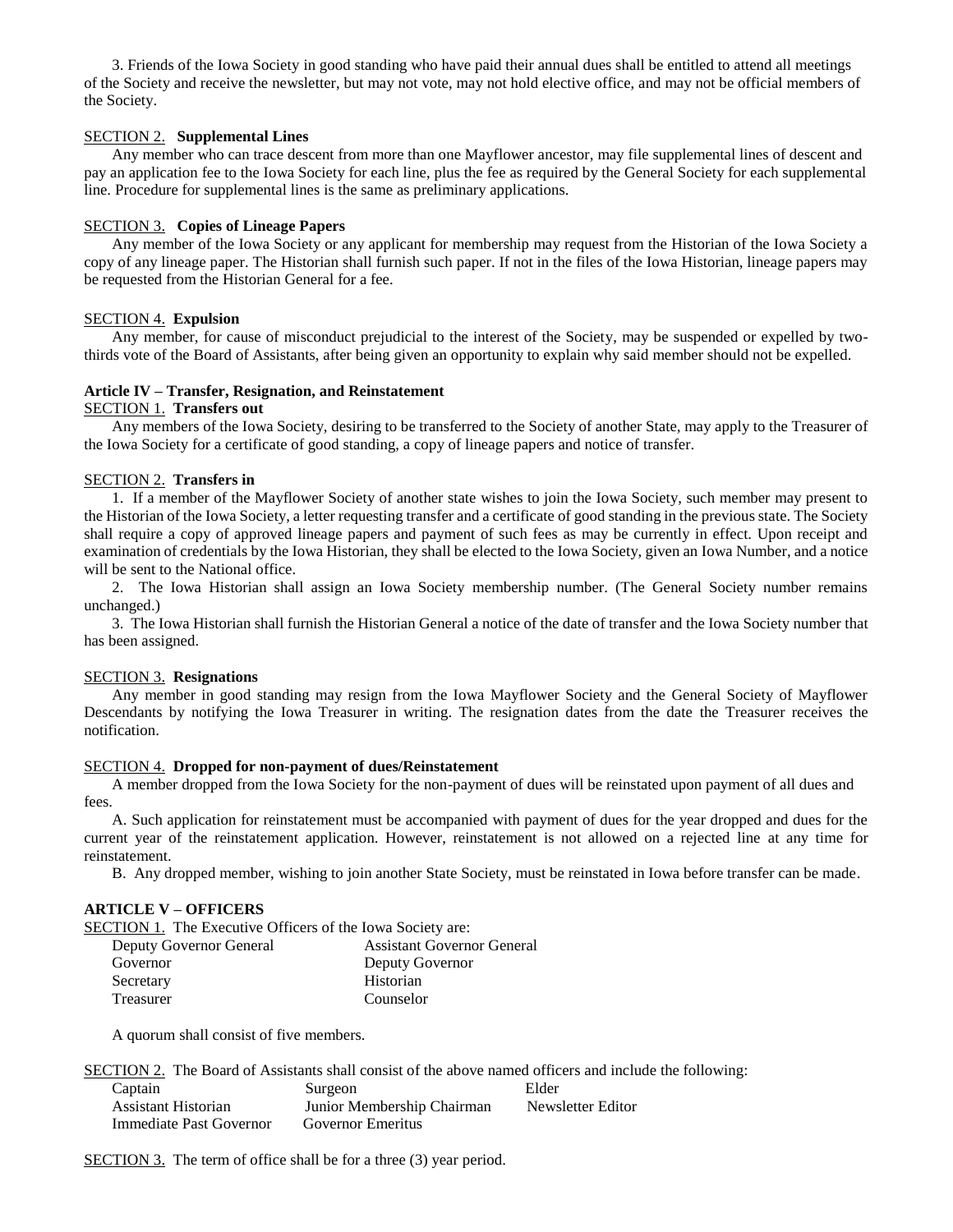A. The Deputy Governor General, Assistant Governor General, Governor and Deputy Governor can be nominated to succeed themselves for a second three (3) year term, but not to succeed themselves for a third (3) year term, in the same office. They may again become eligible for that same office after an intervening term of three (3) years.

B. All other officers may succeed themselves in the same office for any number of consecutive three-year terms to which they may be elected.

C. The Board of Assistants may appoint to any office not filled, vacated, or created within the Constitution or Bylaws, until the next succeeding election.

D. Duties of all Officers, Assistants, and Standing Committees; Dues; Meetings; Order of Business and Amendments shall be governed by the Bylaws to this Constitution.

### **ARTICLE VI – AMENDMENTS**

SECTION 1. The Constitution and the Bylaws may be amended at any regular business meeting of the Society by a two-thirds vote, provided the proposed amendment has been submitted in writing to each member, fifteen days before the meeting.

SECTION 2. Any amendment adopted by the General Society of Mayflower Descendants, affecting the work of the Iowa Society, shall become a law of the Iowa Society without notice of amendment to the membership.

# **BYLAWS**

Adopted by the Society of Mayflower Descendants in the State of Iowa, revised 4 May 1991; 19 November 1994; 4 November 2000; 1 May 2004; 6 Nov 2004; 7 May 2005; 5 November 2005; 6 May 2006; 5 May 2007; 6 Nov 2010, 3 November 2012; 2 November 2013; 6 May 2017; 6 November 2021.

#### **ARTICLE I – OFFICERS**

The Constitution of this Society specifies the following:

SECTION 1. The Executive Officers of the Iowa Society are:

| Deputy Governor General | <b>Assistant Governor General</b> |
|-------------------------|-----------------------------------|
| Governor                | Deputy Governor                   |
| Secretary               | Historian                         |
| Treasurer               | Counselor                         |

SECTION 2. The Board of Assistants shall consist of the above named officers and include the following:

| Captain                 | Surgeon                    | Elder             |
|-------------------------|----------------------------|-------------------|
| Assistant Historian     | Junior Membership Chairman | Newsletter Editor |
| Immediate Past Governor | Governor Emeritus          |                   |

#### SECTION 3. **Duties of Respective Officers**

A. The Deputy Governor General and the Assistant Governor General are ex-officio members of the Board of Assistants.

B. The Governor shall preside at all meetings of the Society and shall be an officio member of all standing Committees.

C. In the absence or inability of the Governor to preside, the Deputy Governor will assume and perform such duties as pertain to the office of Governor. In the absence of both of the above, the Deputy Governor General will preside.

D. There shall be an Executive Committee consisting of the Governor, Deputy Governor, Secretary, Treasurer, Historian, and Counselor. The Governor is chairman of this committee. The Secretary shall render a report to this committee at each meeting.

E. It shall be the duty of the Elder to officiate when called upon at any meeting of the Society.

F. The Captain shall act as Sergeant-at-Arms, maintaining order and decorum.

G. The Secretary shall keep minutes for all meetings; shall, with the Governor, certify all acts and orders of the Society; and shall conduct personal correspondence of the Society.

H. (not used)

 I. The Treasurer shall have charge of all funds and monies of the Society, for which a surety bond may be given. The amount on the bond shall be determined by the Executive Board. Expense of such bond shall be paid by the Iowa Society.

The Treasurer shall:

a. collect the annual dues,

- b. pay out only such sums as the Society of the Board shall direct,
- c. be authorized to pay all bills in the normal routine of business,
- d. keep a true account of receipts and disbursements,
- e. give a full report at each annual meeting of the Society,

The books shall be open at all times to the inspection of the Governor and the Board of Assistants.

Upon receipt of the billing statement from the General Society, the Treasurer shall pay to the General Society, the per capita dues based on membership of the Iowa Society as of December 31 of the previous year, except that no dues shall be paid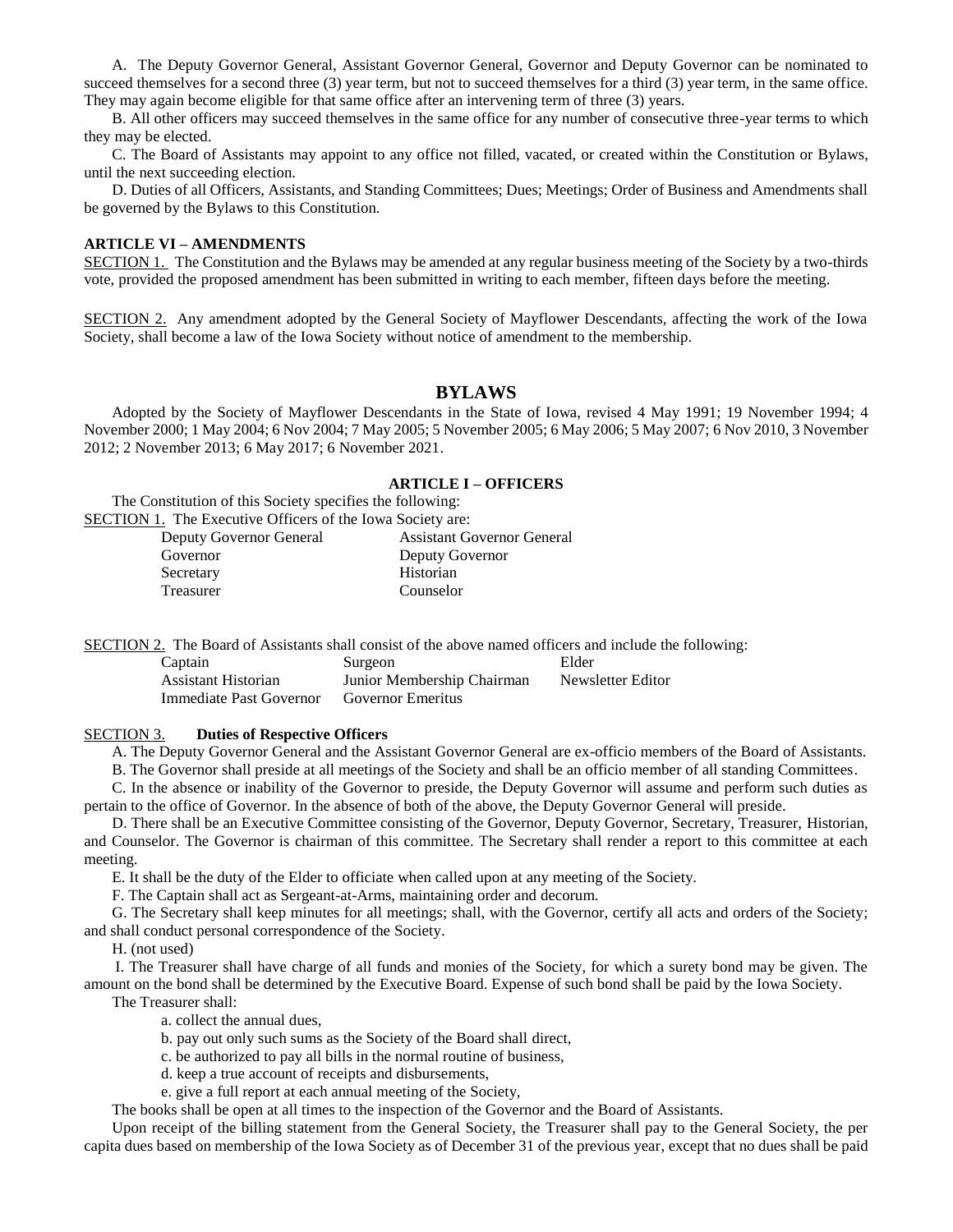to the General Society for any member of the Iowa Society who has been excused from paying the annual dues on account of his or her being actively engaged in the armed forces of his or her country of allegiance.

J. The Historian shall examine and report upon the lineage papers, both original and supplemental, of all applicants for membership; shall keep a complete list of members and of all lines of descent filed by them; retain a copy of all lineage papers and may do other work assigned by the Board of Assistants and make an annual report to the Board in writing.

K. The Surgeon shall have been duly admitted to the practice of medicine.

L. The Secretary, Treasurer, Historian, Assistant Historian, and Newsletter Editor shall be exempt from the payment of annual dues. All expenses actually incurred by these five named officers, in connection with the duties of their respective offices, shall be paid by the Society upon presentation of an itemized report to the Board of Assistants.

M. The Counselor shall be an attorney-at-law and shall render legal aid and opinions upon matters pertaining to the Society, when requested by the Governor or Board of Assistants, without fee.

N. The Junior Membership Chairman shall keep a record of all Junior membership applications, issue Junior Membership Certificates, make a report at each annual meeting and notify Junior members, approaching 25 years of age, regarding transfer to the General Society. (Those not wishing to transfer will be dropped from the membership rolls and so notified.). Junior members have no annual dues.

O. The Newsletter Editor shall compile and publish the Iowa Hawkeye Newsletter in a timely fashion so that the notice of any state meeting arrives 45 days prior to the event. The Fall issue shall contain the dues notice for the following year.

Copies will be sent to all members and Junior members via email attachment unless a request for a printed copy is received by the Editor. All persons without email addresses will receive a printed copy.

P. The Immediate Past Governor shall provide advice and assistance to the Board in order to assure continuity of operations from the previous administration.

Q. The Governor Emeritus shall provide general guidance and assistance to the Board as requested. The Governor Emeritus shall be a non-voting member of the Board. The Governor Emeritus shall have served as Governor of the Iowa Society for at least one term. This position shall be filled at the discretion of the nominating committee.

# **ARTICLE II – BOARD OF ASSISTANTS AND STANDING COMMITTEES**

SECTION 1. The Board of Assistants shall have general charge and direction of the affairs of the Society as prescribed by the Articles of Incorporation. Five members shall constitute a quorum for the transaction of business. If a vacancy, or the inability to act, occurs in any elected office of the Society, the Board of Assistants shall appoint a replacement to that office to serve until the next general election

SECTION 2. The Governor shall be Chairman of the Board of Assistants.

SECTION 3. The Secretary shall record the minutes of all meetings and have them available for Board use.

SECTION 4. The Board shall appoint the delegates and alternates to the General Society meetings.

SECTION 5. The Governor and Board of Assistants shall appoint committees and fill vacancies occurring on committees. Each standing committee shall consist of three or five members.

SECTION 6. Each committee shall report, through its chairman, at each regular meeting of the Board. No committee shall be dissolved until the debts, legally contracted by it, are paid and reported to the board.

SECTION 7. The Board of Assistants may, at any time, authorize the formation of a "Colony" in any district of the State when ten (10) members, residing in such district, sign a petition and file it with the Society. All procedures for elections of the Colony Officials and the titles or designations of the proposed officials shall first be submitted in a written form for approval by the Board of Assistants.

The title of Governor shall not be used in designating any official of the Colony.

# **ARTICLE III – DUES**

SECTION 1. The annual dues of the Society shall be established each year by the Board of Assistants at the annual meeting and those dues become due and payable prior to December 31, for the succeeding calendar year. The dues of new members shall be considered paid until a year from the following December 31 (one year's dues are included in the application fee).

SECTION 2. Special assessments shall be made on a per capita basis.

SECTION 3. Any regular member who is in arrears for annual dues on December 31 shall be dropped from the membership rolls. Notification of this, by the Treasurer, shall be made by mail.

SECTION 4. The dues of Iowa Society members who attain 50 years of membership shall be paid by the Iowa Society.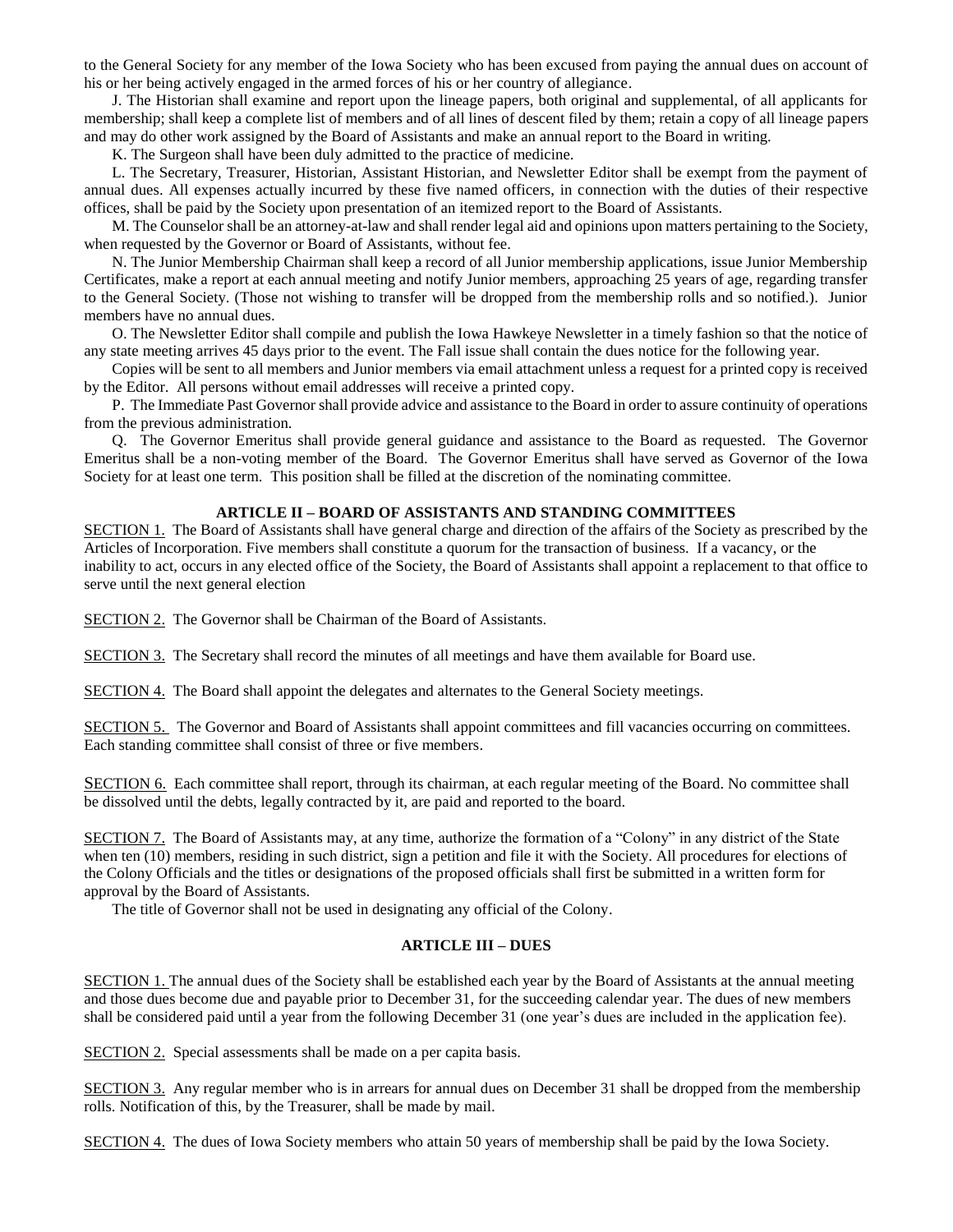SECTION 5. Annual dues shall be waived for any member of the Iowa Society who is actively engaged in the armed forces of his or her country of allegiance. The Iowa Society member shall resume payment of annual dues in the next dues period after leaving active duty.

# **ARTICLE IV – MEETINGS**

SECTION 1. The annual meeting of the Society shall be held on the first Saturday in May. Ten (10) members shall constitute a quorum.

SECTION 2. A semi-annual meeting shall be held in the greater Des Moines area on the first Saturday in November. This meeting shall be known as the Compact Day meeting

# SECTION 3. **Special meetings**

A. The Governor may, at any time, call a special meeting of the Board of Assistants or the Society. The object of such a special meeting must be stated in the notice.

B. If an urgent matter pertaining to the Iowa Society arises, the Governor, or his/her designee, may contact the members of the Board of Assistants by e-mail or telephone for their opinion. Voting for or against the proposal may be made at this time. A majority vote will prevail concerning the action to be taken.

C. Special meetings of the Iowa Society may be held by an internet meeting service designated by the Governor.

 D. Should a National or State emergency or unforeseen event arise that prevents the Iowa Society from meeting in person, electronic or virtual mediums may be used for the purpose of receiving reports of officers and committees, for the election of officers, and for any other business that may arise.

SECTION 4. The Board of Assistants shall meet on the Annual and Compact dates and at such times and places as the Governor may determine.

SECTION 5. Notice of all meetings of the Society shall be given at least ten days prior to the date of the meeting.

SECTION 6. The number of delegates to the General Congress shall be determined on the basis of membership.

# **ARTICLE V – ORDER OF BUSINESS**

SECTION 1. The business of this Society, not covered by the Articles of Incorporation and the Constitution and Bylaws, shall be governed by Robert's Rules of Order, Revised.

SECTION 2. At the Compact Day meeting, prior to the Annual Meeting when new officers shall be elected, a nominating committee shall be appointed.

|           |                     | A. At the annual meeting that follows, the nominating committee shall present a list of candidates for these offices: |                          |
|-----------|---------------------|-----------------------------------------------------------------------------------------------------------------------|--------------------------|
| Governor  | Deputy Governor     | Secretary                                                                                                             | Elder                    |
| Treasurer | <b>Historian</b>    | Captain                                                                                                               | Surgeon                  |
| Counselor | Assistant Historian | Junior Membership Chairman                                                                                            | <b>Governor Emeritus</b> |

Nominations may, also, be made from the floor with prior permission from the nominee.

B. Officers of this Society shall be elected by ballot, at the Annual Meeting, for a term of three (3) years. A majority vote elects. If there is but one nominee for each office, the vote may be by acclamation.

C. Deputy Governor General and Assistant General are nominated for election to the General Society Board of Assistants by the nominating committee. Election occurs at next Triennial Congress of the General Society of Mayflower Descendants.

D. Officers elected shall take up their duties immediately after the meeting at which they were elected.

E. The nominating committee shall consist of 5 members.

# **ARTICLE VI – STATIONERY**

SECTION 1. Stationery of the Iowa Society shall be used only by officers, or duly appointed committees, and only for the transaction of official business. No advertising, other than that relating to activities of the Society, shall appear on official stationery.

#### **ARTICLE VII – AMENDMENTS**

SECTION 1. The Constitution and the Bylaws may be amended at any regular business meeting of the Society by a two-thirds vote, provided the proposed amendment has been submitted, in writing, to each member, fifteen days before the meeting.

SECTION 2. Any amendment adopted by the General Society of Mayflower Descendants, affecting the work of the Iowa Society, shall become a law of this Society without notice of amendment